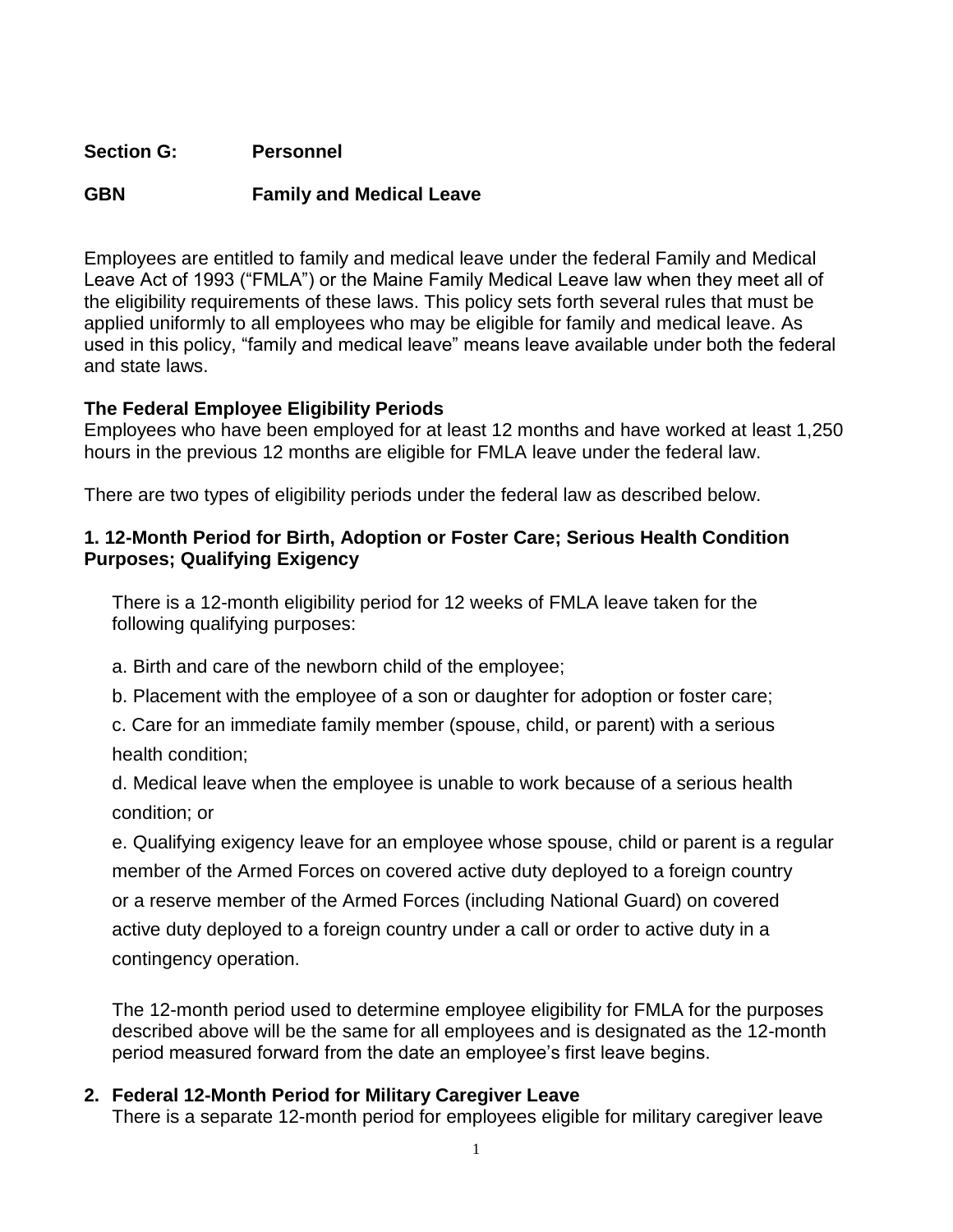of up to 26 weeks. Such leave may be taken to care for a spouse, child, parent or next of kin of an eligible service member or veteran with a serious injury or illness. This leave is calculated from the first day that leave is taken for this purpose and does not track the employer's designated 12-month FMLA tracking period as described above. Any military caregiver leave that is not taken within the specific 12-month period is forfeited. This leave period may overlap with the usual 12-month leave period designated by the employer and in certain circumstances, this may impact the employee's eligibility to take other types of FMLA leave.

### **Maine Requirements**

### **1. Employee Eligibility**

Employees who have been employed for at least 12 consecutive months are eligible for leave under the Maine Family Medical Leave law.

#### **2. Leave Amount and Eligibility**

The amount of family and medical leave available to employees under the Maine law is 10 work weeks in any two-year period.

### **3. Qualifying Purposes**

Leave may be used for the following qualifying purposes:

- a. Serious health condition of the employee;
- b. Serious health condition of the employee's spouse, domestic partner, child (or child of domestic partner), grandchild, domestic partner's grandchild, parent or sibling;
- c. Birth of the employee's child or child of their domestic partner;
- d. Placement of a child 16 years of age or younger with the employee or the employee's domestic partner for adoption;
- e. Donation of an organ for human transplant by the employee;
- f. Death or serious health condition of the employee's spouse, domestic partner, parent, sibling or child as a member of the state military forces or United States Armed Forces (including National Guard and Reserves) while on active duty.

#### **Notice by Employee**

Employees requesting leave will provide at least 30 days' notice to the Employer whenever the need for such leave is foreseeable. The employee will provide appropriate medical certification (or other certification appropriate to the particular request) supporting the leave request.

When the Employer has reason to believe that an employee is or will be absent for an FMLA-qualifying purpose, the Employer should request the appropriate information from the employee to determine the employee's eligibility for family and medical leave.

### **Coordination with Other Leave**

When leave is taken that qualifies both as FMLA and as permitted leave under any employment contract, collective bargaining agreement or policy, the employee will use FMLA and the other type of leave concurrently, provided that the employee meets all of the